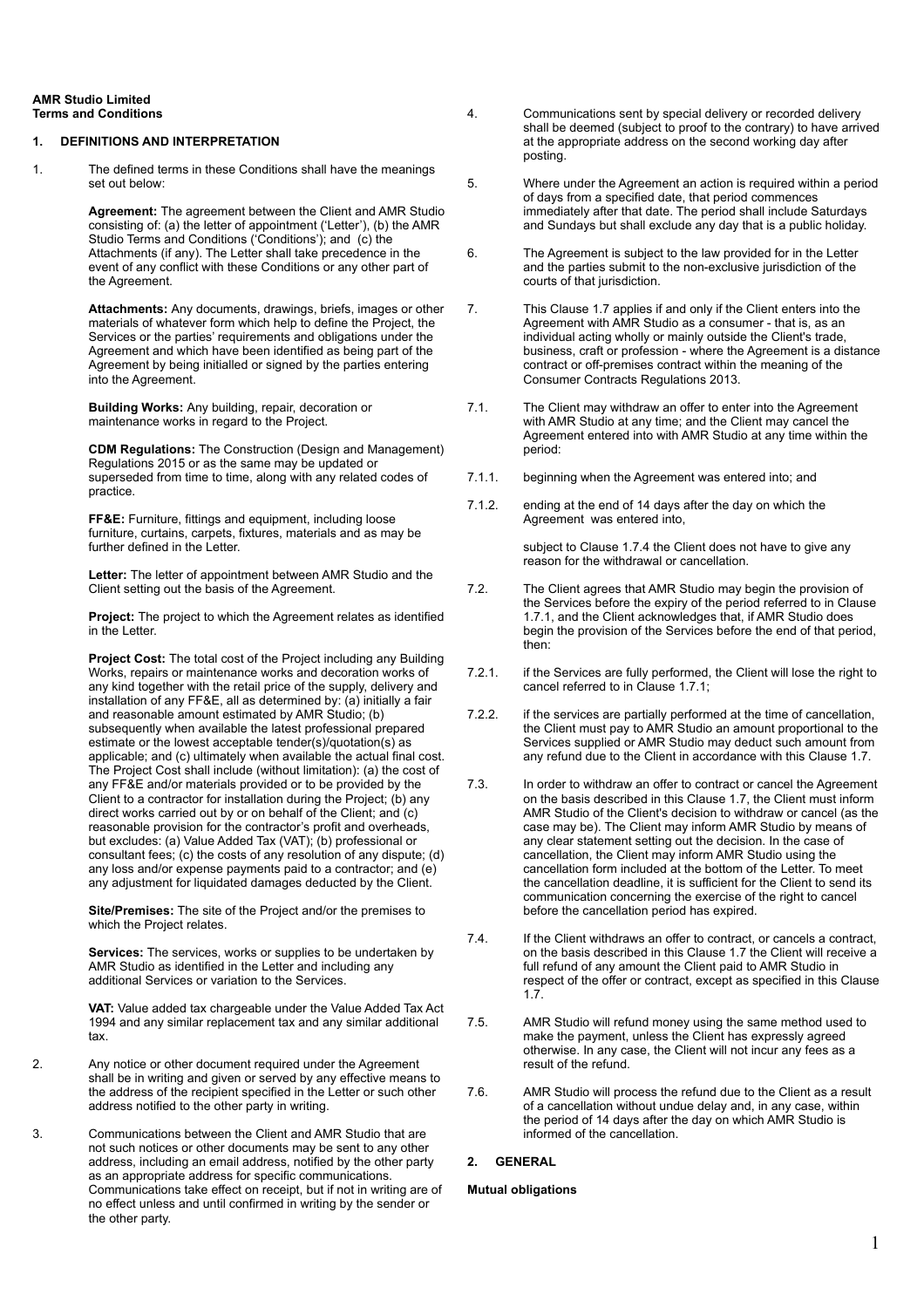2.1. The Client and AMR Studio shall work together in a spirit of mutual trust and co-operation.

# **CDM Regulations**

2.2. The Client and AMR Studio shall comply with their respective obligations (as may be applicable in regard to the Project) under the CDM Regulations.

## **Photographs and information about the Project**

2.3. AMR Studio shall have the right to take and publish photographs of the Project at any stage (including after completion) and the Client shall give reasonable access to the Project for this purpose. Unless necessary for the performance of the Services, before publication of any other information about the Project AMR Studio shall obtain the consent of the Client (not to be unreasonably withheld or delayed).

# **3. DESIGNER OBLIGATIONS**

- 3.1. AMR Studio shall exercise reasonable skill, care and diligence in accordance with the normal standards of AMR Studio's profession including in regard to:
- 3.1.1. performing the Services and discharging all obligations under the Agreement;
- 3.1.2. keeping the Client informed of progress and of issues that may materially affect any timetable for or the cost or finished quality of the Project;
- 3.1.3. co-operating with others engaged in relation to the Project; and
- 3.1.4. not making material alterations to designs previously approved by the Client without the Client's prior consent, such consent not to be unreasonably withheld or delayed.
- 3.2. AMR Studio shall comply with the Client's instructions, subject to AMR Studio's right of reasonable objection.

# **Limitation of warranty**

- 3.3. AMR Studio is not liable for and does not warrant:
- 3.3.1. that the Project or the Services will be completed in accordance with any timetable or budget;
- 3.3.2. the performance, work or products of other persons engaged in connection with the Project, except in connection with those others (if any) in regard to which AMR Studio is acting as a principal;
- 3.3.3. the solvency or competence of any other person engaged in connection with the Project;
- 3.3.4. that approvals, permissions, consents, etc. from third parties will be granted; or
- 3.3.5. the accuracy of any survey made by AMR Studio.

### 4. **CLIENT OBLIGATIONS**

- 4.1. The Client shall provide accurate and reliable information relating to the Project which is necessary for the performance of the Services free of charge and in good time, and AMR Studio shall be entitled to rely upon such information.
- 4.2. The Client shall be responsible for (including for all costs and expenses) any applications required in relation to the Project from any third party including for consents under planning legislation, regulations or other statutory requirements.
- 4.3. The Client shall:
- 4.3.1. give decisions and approvals as necessary for the proper and timely performance of the Services; and
- 4.3.2. advise AMR Studio of the relative priorities in regard to any requirements or brief, or any Project budget or timetable.

4.4. In respect of any work or services in connection with the Project performed by any persons other than AMR Studio (e.g. other consultants, contractors), the Client shall hold such persons and not AMR Studio responsible for the competence and performance of their work and services including the management and operational methods used in connection with the carrying out and completion of work and services undertaken by such persons and for compliance with health and safety requirements.

# **5. ASSIGNMENT AND SUB-CONTRACTING**

The Client shall not assign the benefit of the Agreement without the consent in writing of AMR Studio. AMR Studio may assign or sub-contract the whole or any part of its obligations under the Agreement without the prior written consent of the Client.

# **6. FEES AND PAYMENT**

6.1. Fees and other payments for Services shall be calculated, charged and paid in accordance with the Letter. VAT shall be payable on all sums due to AMR Studio at the applicable rate.

### **Fee adjustment**

- 6.2. AMR Studio shall be entitled to reasonable additional payment calculated on a time-charge basis (unless another basis for payment is agreed or where applicable in the form of compensation for any loss and/or expense incurred by AMR Studio) if:
- 6.2.1. material changes are made to the previously agreed Client's requirements, brief, budget, designs and/or timetable for the Project; and/or
- 6.2.2. the Services are reduced, varied or added to, including where for any reason only part of the previously agreed Services are instructed to be provided; and/or
- 6.2.3. where for reasons beyond AMR Studio's reasonable control AMR Studio is caused to incur loss and/or expense for which AMR Studio would not otherwise be fully remunerated.
- 6.3. Matters in relation to which AMR Studio shall be entitled to payment in accordance with Condition 6.2 include, but are not limited to, where:
- 6.3.1. AMR Studio is required to vary any item of design work commenced or completed pursuant to the Agreement or to provide a new design after the Client has already authorised AMR Studio to develop an approved design;
- 6.3.2. performance of the Services is delayed, disrupted or prolonged for matters outside AMR Studio's reasonable control;
- 6.3.3. the cost of any work, installation or equipment in respect of which AMR Studio performs Services is omitted from, or not included in, the Project Cost; or
- 6.3.4. AMR Studio performs Services in connection with any work, installation or equipment which are then not executed under the direction of, or by, AMR Studio.

## **Expenses and disbursements**

6.4. Unless otherwise referred to in the Letter, the Client shall reimburse AMR Studio for reasonably incurred expenses and disbursements at cost plus any handling charge incurred by AMR Studio.

# **Payment**

- 6.5. AMR Studio shall issue payment invoices at the intervals referred to in the Letter or, if not provided for, at intervals of not less than 1 month starting from the date of commencement of the Services.
- 6.6. The due date for payment of an invoice shall be the date of each invoice.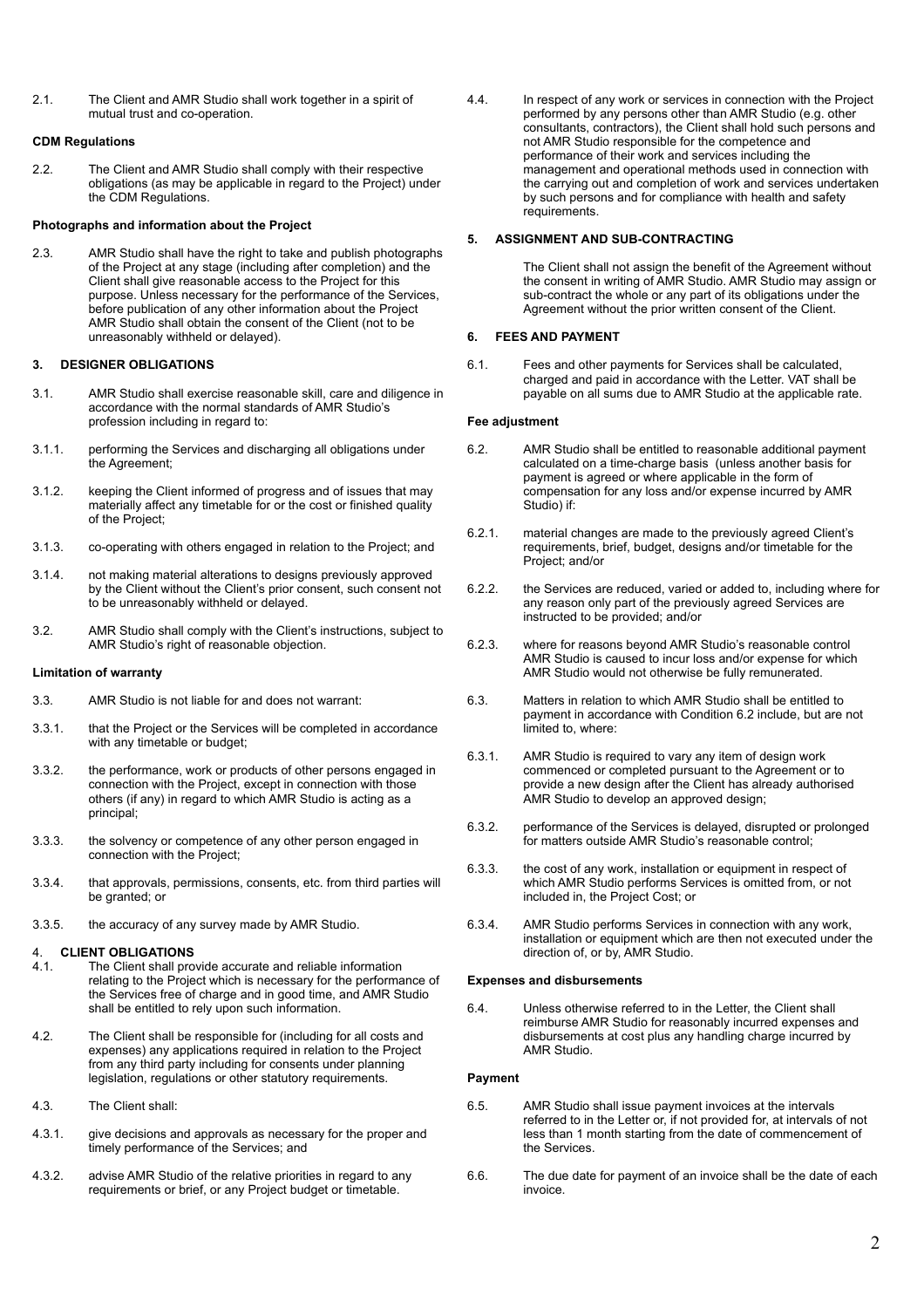- 6.7. Each invoice shall state the sum that AMR Studio considers to be due as of the due date identified in the invoice and the basis on which that sum is calculated.
- 6.8. Within 5 days of each due date, the Client shall issue a notice stating the sum that the Client considers to be, or to have been. due at the due date and the basis on which that sum has been calculated (the 'notified sum').If the Client does not issue such a notice within 5 days of a due date, then the sum of Capital A's invoice shall be the notified sum for that due date.
- 6.9. The Client shall pay the notified sum within 14 days of the due date of an invoice (the 'final date for payment') unless the Client issues a notice under Condition 6.10. The Client shall not in any event delay payment of any undisputed part of the notified sum.
- 6.10. If the Client intends to pay less than the notified sum, the Client shall give a written notice to AMR Studio not later than 5 days before the final date for payment, specifying the amount that the Client considers to be due on the date the notice is served, the basis on which that sum is calculated and, if any sum is intended to be withheld, the ground for doing so or, if there is more than one ground, each ground and the amount attributable to it.

#### **Set-off**

6.11. The Client shall not withhold any amount due to AMR Studio under the Agreement unless the amount has been agreed with AMR Studio or has been decided by any tribunal to which the matter is referred as not being due to AMR Studio. All rights of set-off at common law or in equity which the Client would otherwise be entitled to exercise are expressly excluded.

#### **Late payment**

6.12. In the event that any amount under the Agreement is not paid when properly due, the payee shall be entitled to simple interest on such amount from the date it became overdue until the date that payment is received at the daily rate equivalent to 5% per annum above the dealing rate of the Bank of England current at the date that payment becomes overdue, together with such costs reasonably incurred and duly mitigated by the payee (including costs of time spent by principals, employees and advisors) in obtaining payment of that sum under the Agreement.

## **7. INTELLECTUAL PROPERTY AND USE OF INFORMATION**

- 7.1. AMR Studio shall own all intellectual property rights in relation to the Services, including copyright in the drawings, documents, bespoke software and all other work produced by, or on behalf of, AMR Studio in the performance of the Services ('the Material'). AMR Studio asserts AMR Studio's moral rights and all other rights to be identified as the author of the Material.
- 7.2. The Client shall have a licence to copy and use and allow others providing services to the Project to copy and use the Material for purposes related to the Project.
- 7.3. Purposes related to the Project shall include the operation, maintenance, repair, reinstatement, alteration, extending, promotion, leasing and/or sale of the Project but shall exclude the reproduction of all or part of AMR Studio's design for any part of any extension of the Project and/or for any other project unless a licence fee to reproduce all or part of the design is agreed.
- 7.4. AMR Studio shall not be liable if the Material is modified other than by or with the consent of AMR Studio or used for any purpose other than the purposes for which it was prepared.
- 7.5. If at any time the Client is in default of payment of any fees or other amounts properly due under the Agreement, AMR Studio may suspend further use of the licence in Condition 7.2 on giving 7 days' notice to the Client of the intention of doing so. Use of the licence may be resumed on receipt of such outstanding amounts.

### **8. LIABILITIES**

#### **Time limit for action or proceedings**

8.1. No action or proceedings arising out of, or in connection with, the Agreement, whether in contract, tort, statutory duty or otherwise, shall be commenced after the period specified in the Letter or such earlier date as prescribed by law.

#### **Limit of liability**

- 8.2. In any action or proceedings:
- 8.2.1. no agent or employee of AMR Studio, including any officer or director of AMR Studio shall be personally liable to the Client for any negligence, default or any other liability whatsoever arising from performance of the Services;
- 8.2.2. nothing in the Agreement shall limit or exclude AMR Studio's liability for:
- 8.2.2.1. death or personal injury caused by the negligence of AMR Studio's employees, agents or subcontractors;
- 8.2.2.2. fraud or fraudulent misrepresentation;
- 8.2.2.3. breach of the terms implied by section 2 of the Supply of Goods and Services Act 1982 (title and quiet possession);
- 8.2.2.4. breach of the terms implied by section 12 of the Sale of Goods Act 1979 (title and quiet possession); or
- 8.2.2.5. defective products under the Consumer Protection Act 1987

subject to which AMR Studio shall not be liable to the Client, whether in contract, tort (including negligence), breach of statutory duty, or otherwise, for any loss of profit, or any indirect or consequential loss, arising under or in connection with the Agreement.

8.2.3. AMR Studio's total liability to the Client in respect of all losses (except those specified in Conditions 8.2.2.1-8.2.2.5) arising under, or in connection with, the Agreement, whether in contract, tort (including negligence), breach of statutory duty, or otherwise, shall not exceed the lesser of: (a) the limit of liability specified in the Letter; or (b) the amount of professional indemnity insurance that AMR Studio is required to maintain in accordance with Condition 9.

## **Net contribution**

- 8.3. Without prejudice to the provisions of Condition 8.2, the liability of AMR Studio shall not exceed such sum as it is just and equitable for AMR Studio to pay having regard to the extent of AMR Studio s responsibility for the loss and/or damage in question and on the assumptions that:
- 8.3.1. all other consultants, contractors and suppliers providing work or services or supplies for the Project have provided to the Client contractual undertakings on terms no less onerous than those of AMR Studio under the Agreement;
- 8.3.2. there are no exclusions or limitations of liability, joint insurance or co-insurance provisions between the Client and any other person referred to in this Condition 8.3; and
- 8.3.3. all the persons referred to in this Condition 8.3 have paid to the Client such sums as it would be just and equitable for them to pay having regard to the extent of the responsibility for that loss and/or damage.

### **Force majeure**

8.4. If either party to the Agreement ('the affected party') is prevented, hindered or delayed in, or from, performing any of its obligations under the Agreement by an event of force majeure, it shall not be in breach of the Agreement or otherwise liable for any such failure or delay in the performance of such obligations and the time for performance shall be extended accordingly. The affected party shall use all reasonable endeavours to mitigate the effect of the force majeure event on the performance of its obligations. If the event prevails for a continuous period of two months, then either party may terminate the agreement upon giving 7 days written notice to the other and on expiry of that notice period the Agreement will terminate. Such termination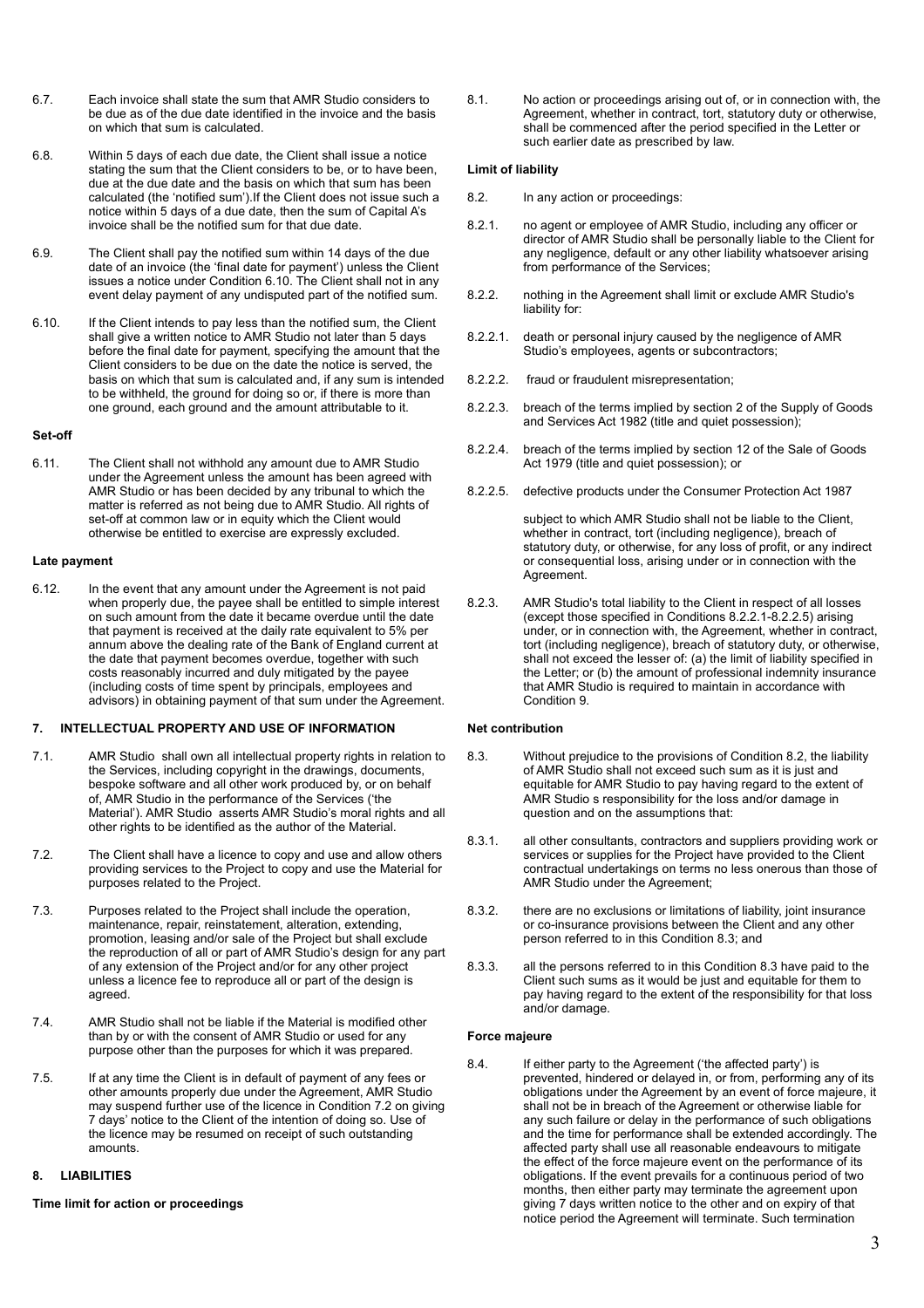shall be without prejudice to the rights of the parties in respect of any breach of the Agreement.

## **9. INSURANCE**

- 9.1. AMR Studio shall obtain professional indemnity insurance in respect of the Services for not less than the amount stated in the Letter.
- 9.2. AMR Studio shall maintain such insurance until the expiry of the period stated in the Letter provided such insurance remains available to AMR Studio on commercially reasonable rates and terms, failing which AMR Studio will inform the Client in order that the parties can discuss the best means of protecting their respective positions in the absence of such insurance.
- 9.3. Unless otherwise expressly agreed, AMR Studio shall be entitled to proceed on the basis that the Client has taken out and will maintain insurance in the joint names of AMR Studio and the Client covering the carrying out of the Project including any Building Works and covering the risk of any expense, liability, loss, claim or proceedings whatsoever in respect of personal injury to, or death of, any person, or loss or damage to the Project or any property or the existing structure or contents of the Site/Premises.
- 9.4. AMR Studio and the Client, as the case may be, shall produce on the request of the other evidence that the insurance required under the Agreement is in place and is being maintained.

### **Rights of third parties**

9.5. The Contracts (Rights of Third Parties) Act 1999 shall not apply to the Agreement.

# **10. SUSPENSION AND TERMINATION**

### **Suspension**

- 10.1. AMR Studio may suspend performance of any or all of the Services and/or other obligations under the Agreement on giving not less than 7 days' notice in writing to the Client of the intention to do so and stating the reasons for the suspension, which may include (but are not limited to) where the Client has failed to make payment due under the Agreement.
- 10.2. If the reason for a notice of suspension under clause 10.1 arises from a default:
- 10.2.1. which is remedied by the defaulting party, AMR Studio shall resume performance of the suspended Services within a reasonable period; or
- 10.2.2. which is not remedied by the defaulting party, the other party shall have the right to treat the performance of the suspended Services as terminated on giving reasonable written notice to the defaulting party.

### **Termination**

- 10.3. AMR Studio may, by giving reasonable notice to the Client terminate performance of any or all of the Services and/or other obligations under the Agreement stating the reasons for doing so and the Services and obligations affected.
- 10.4. Performance of any or all of the Services and/or other obligations may be terminated immediately by notice from either party if:
- 10.4.1. the other party enters a form of bankruptcy or is subject to a receiving or administration order, goes into liquidation, becomes insolvent and/or makes any arrangement with one or more creditors; or
- 10.4.2. the other party fails to act to remedy a material or persistent breach of the Agreement of which it is notified within 14 days of receipt of a notice setting out details of the breach.
- 10.5. If all of the Services and/or other obligations under the Agreement are terminated, the Client shall allow AMR Studio

access to the Site/Premises to collect all equipment and items belonging to AMR Studio.

#### **Payment on suspension or determination**

- 10.6. If, in accordance with Condition 10, AMR Studio or the Client suspends performance of any or all of the Services or terminates performance of the Services and/or other obligations AMR Studio shall be entitled to:
- 10.6.1. payment of any part of AMR Studio's fee for the Project and other amounts properly due to AMR Studio on the expiry date of the notice; and
- 10.6.2. reimbursement of any reasonable loss and/or expense reasonably incurred by AMR Studio by reason of the suspension or the termination, save where the suspension or termination has arisen as a result of the Client having properly given notice of suspension or termination by reason of the material or persistent breach of the Agreement by AMR Studio.

### **11. DISPUTE RESOLUTION**

11.1. The Client and AMR Studio may attempt to settle any dispute or difference arising under the Agreement by negotiation or mediation or either party may refer the matter to adjudication or legal proceedings.

#### **Adjudication**

11.2. Where a dispute or difference is to be referred to adjudication, referral of the dispute or difference shall be made within 7 days of the issue by either party of a notice of the intention to refer a dispute or difference to adjudication. The parties may agree who shall act as adjudicator, or the adjudicator shall be the person nominated at the request of either party by the nominator specified in the Letter. The adjudication procedure shall be in accordance with the provisions set out in Part 1 of the Scheme for Construction Contracts (England and Wales) Regulations (as amended and as in force at the date of the referral) which shall take effect as if incorporated into this Condition.

# 12. **FF&E**

- 12.1. Where AMR Studio is acting as the Client's agent in regard to the advice on and/or supply, procurement, delivery and/or installation of FF&E AMR Studio shall apply the standard of care provided for in Condition 3.1 in regard to advising upon and acting as the Client's agent in regard to Client FF&E, including in regard to (as appropriate) the supply, procurement, delivery and/ or installation of the Client FF&E.
- 12.2. Other than as provided for in clause 12.1 above, AMR Studio shall have no liability in respect of the Client FF&E and any related Services, including (but not limited to) as to whether the Client FF&E (a) conforms with its description or specification; (b) is free from material defects in design, material and workmanship; (c) is of a satisfactory quality (within the meaning of the Sale of Goods Act 1979); and/or (d) is fit for any purpose held out by the Client FF&E supplier.
- 12.3. Unless otherwise expressly agreed, AMR Studio shall have no liability to any third party in regard to the making of any payments to the third party in regard to Client FF&E. This includes not being liable to make payment to suppliers, installers or other parties of Client FF&E.
- 12.4. The Client agrees to indemnify and keep indemnified AMR Studio from and against all and any losses, costs, claims, liabilities, damages, demands and expenses suffered or incurred by AMR Studio and/or arising from failure of the Client to discharge any liabilities of the Client under an agreement with a supplier, deliverer, installer or other third party in connection with Client FF&E on any grounds.
- 12.5. Where AMR Studio is acting as principal in regard to the supply, procurement, delivery and/or installation of FF&E (Designer FF&E), the following shall apply:
- 12.5.1. Estimates AMR Studio shall prepare an estimate for Designer FF&E and submit it to the Client for approval. The estimate shall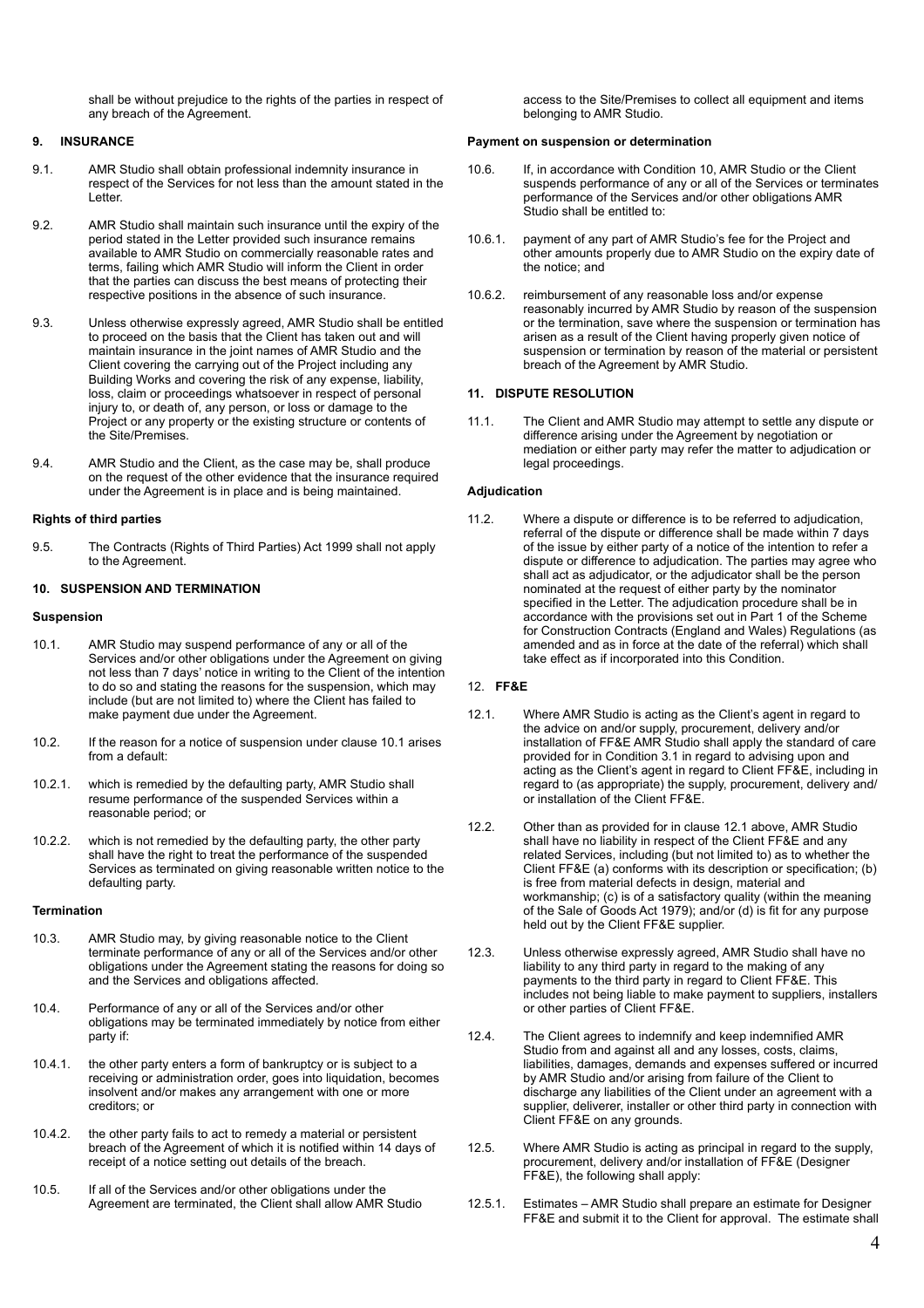be valid for 30 days from the date of the estimate and shall be subject to the terms of the Agreement and any additional terms and conditions contained in or referred to in the estimate itself.

- 12.5.2. Effect of estimate Such an estimate will not be an offer capable of acceptance so as to bind AMR Studio. The estimate will only become binding on the parties once the Client has stated that it is accepting the estimate and AMR Studio has then issued its confirmation of the Client's acceptance. AMR Studio reserves the right to withdraw or revise an estimate prior to AMR Studio's confirmation of the Client's acceptance.
- 12.5.3. Price The sum payable for Designer FF&E Services shall be the amount stated in the estimate or as otherwise agreed in writing between the parties. If prior to completion of the supply of Designer FF&E and related Services AMR Studio's costs of undertaking the relevant supply or Services increases due to any reason outside AMR Studio's control, including (but not limited to) increases in the costs of materials, labour, transport or currency fluctuations, AMR Studio shall be entitled to a reasonable adjustment in the price payable by the Client for Designer FF&E.
- 12.6. Quality and defects AMR Studio FF&E shall be of a satisfactory quality and reasonably fit for any purpose made known to AMR Studio and shall be delivered in good order. This warranty does not apply in regard to defects or other problems in regard to Designer FF&E arising from; (a) fair wear and tear; (b) wilful damage, abnormal storage or working conditions, accident, negligence by the Client or by any third party; (c) failure to operate or use AMR Studio FF&E in accordance with any instructions; (d) any alteration or repair by the Client or by a third party; and (e) any drawing, design or specification provided by the Client.
- 12.6.1. Bespoke items Where Designer FF&E is bespoke or made to the Client's order AMR Studio will be entitled to rely upon the Client's requirements as communicated to AMR Studio. AMR Studio will not be obliged to accept the return of such bespoke Designer FF&E where the Client's requirements are incorrect, whether in regard to measurements or otherwise.
- 12.6.2. Natural products AMR Studio shall use reasonable endeavours to match natural products such as wood, stone, glass, metal and leather to samples provided to the Client but shall not be responsible for variations in Designer FF&E which occur due to intrinsic properties, nature and working methods applicable to natural products.
- 12.6.3. FF&E approval items Where AMR Studio provides items of Designer FF&E to the Client for the Client to approve then all risks in those items shall pass to the Client upon delivery to the Site/Premises and the Client should ensure that the items are carefully stored and are not otherwise put at risk of damage. The Client shall indemnify AMR Studio in regard to any damage, loss or injury to the items and shall, at the Client's cost, make suitable arrangements for the return of such items to AMR Studio upon request or as otherwise agreed.
- 12.6.4. Installation Where AMR Studio is responsible for the installation of Designer FF&E (as opposed to where installation is undertaken by others engaged by the Client), then any such installation shall be carried out in a workmanlike manner using skilled tradesmen appropriate to each task.
- 12.6.5. Title and risk Risk in Designer FF&E shall pass to the Client upon delivery. Title to Designer FF&E shall not pass to the Client until AMR Studio receives payment in full for AMR Studio FF&E until such time the Client shall (a) store AMR Studio FF&E separately and so that it remains readily identifiable as AMR Studio's property; and (b) maintain AMR Studio FF&E in satisfactory condition. If before title passes the Client is in default of its obligations under the Agreement then without limiting any other right or remedy AMR Studio may require the Client to deliver up all Designer FF&E and if the Client fails to do so promptly, enter any premises of the Client or of any third party in order to recover AMR Studio FF&E.
- 12.6.6. Time of delivery Any time or date for delivery of goods in the estimate shall be approximate only. AMR Studio shall not be liable in any manner for failure to deliver within the time stated,

nor in such circumstance shall the Client be entitled to cancel or terminate any order or contract.

- 12.6.7. Access The Client shall provide access for delivery of AMR Studio FF&E at all reasonable times. If AMR Studio is unable to deliver any Designer FF&E or obtain access to effect delivery AMR Studio shall be entitled to suspend or cancel the contract under which AMR Studio FF&E is to be supplied or that part of such contract which relates to the sale of such Designer FF&E.
- 12.7. Where the Client enters into the Agreement as a consumer, the Client's legal rights in relation to Designer FF&E are not affected. but otherwise all other warranties are excluded.
- 12.8. Where the Client enters into the Agreement other than as a consumer, the warranties in this Agreement including in condition 12.6 above shall be subject to the following: (a) the Client may reject any Designer FF&E that does not comply with the warranties in this Agreement provided that notice of rejection is given to AMR Studio: (i) in the case of a defect that is apparent on normal visual inspection, within five days of delivery; (ii) in the case of a latent defect, within a reasonable time of the latent defect having become apparent; and (iii) none of the events listed in (a) to (e) of paragraph 10 apply; (b) If the Client fails to give notice of rejection in accordance with clause 12.8 (a) AMR Studio FF&E shall be deemed to have been accepted. (c) AMR Studio shall not be liable for failure to comply with the warranty set out in condition 12.6 where: (i) the Client makes any further use of the relevant Designer FF&E after giving notice in accordance with condition 12.8 (a); (ii) the defect arises because the Client failed to follow instructions as to the storage, commissioning, installation, use and maintenance of Designer FF&E or (if there are none) good practice regarding the same.; (iii) the defect arises as a result of AMR Studio following any drawing, design or specification supplied by the Client; (iv) the Client alters or repairs Designer FF&E without the written consent of AMR Studio; and/or (v) the defect arises as a result of fair wear and tear, willful damage, negligence, or abnormal storage or working conditions;
- 12.9. If the Client rejects Designer FF&E under clause 12.8 then the Client shall be entitled to (i) require AMR Studio to repair or replace the rejected Designer FF&E; or (ii) require AMR Studio to repay the price of the rejected Designer FF&E.
- 12.10. Once AMR Studio has complied with the Client's request under clause 12.9 it shall have no further liability to the Client in respect of the rejected Designer FF&E

### **13. Building Works**

- 13.1.1. Where AMR Studio is to act as main contractor in regard Building Works, then the following shall apply.
- 13.2. AMR Studio shall prepare a priced specification/schedule of Building Works including any VAT, together with a programme for executing the Building Works and submit that to the Client. The tender shall be open for acceptance for a period of 30 days from the date of issue and shall be based on the terms and conditions of the Agreement subject to the terms of the tender.
- 13.3. Effect of tender Such a tender will not be an offer. The Client and AMR Studio shall be legally bound only once the Client has accepted the tender in writing and AMR Studio has then issued a confirmation of the Client's acceptance. The terms that shall apply in regard to the Building Works shall be as set out in AMR Studio tender subject to AMR Studio's confirmation of the Client's acceptance. When the parties are legally bound by the tender, acceptance and confirmation shall be appended to the Agreement together with any relevant drawings and specifications.
- 13.4. Accounts and payment The sum payable to AMR Studio for execution of the Building Works shall be the amount stated in the tender or any agreed variation to it, which sum shall include AMR Studio's fees and expenses. AMR Studio shall submit an account or accounts for payment in accordance with the terms and conditions of the Agreement relating to payments.
- 13.5. Carrying out Building Works AMR Studio shall with due diligence and in a good and workmanlike manner execute or